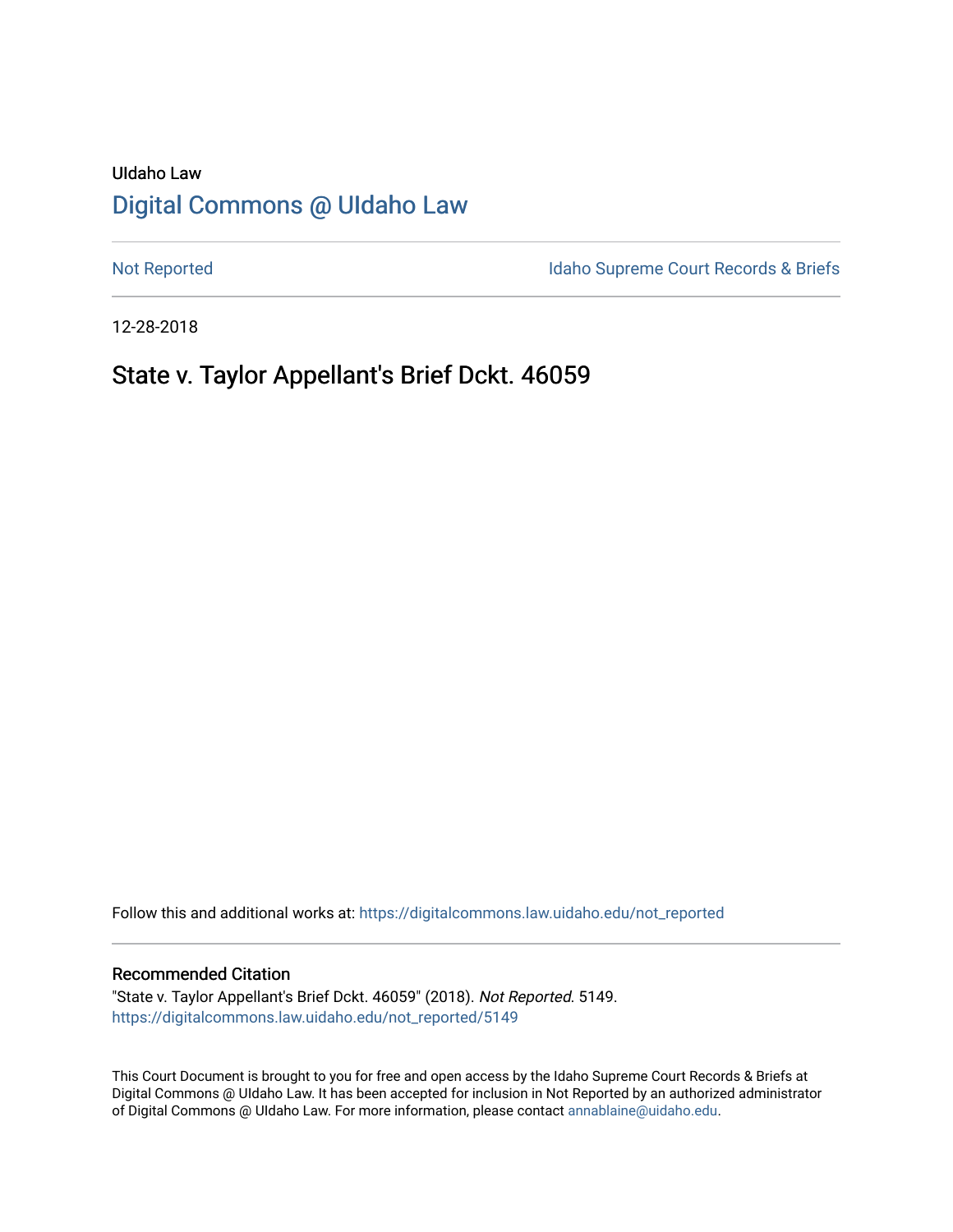Electronically Filed 12/28/2018 8:53 AM Idaho Supreme Court Karel Lehrman, Clerk of the Court By: Brad Thies, Deputy Clerk

ERIC D. FREDERICKSEN State Appellate Public Defender I.S.B. #6555

MAYA P. WALDRON Deputy State Appellate Public Defender I.S.B. #9582 322 E. Front Street, Suite 570 Boise, Idaho 83702 Phone: (208) 334-2712 Fax: (208) 334-2985 E-mail: documents@sapd.state.id.us

### IN THE SUPREME COURT OF THE STATE OF IDAHO

| STATE OF IDAHO,          |                               |
|--------------------------|-------------------------------|
| Plaintiff-Respondent,    | NO. 46059                     |
| V.                       | JEROME COUNTY NO. CR-2011-697 |
| CHRISTOPHER MARK TAYLOR, |                               |
| Defendant-Appellant.     | <b>APPELLANT'S BRIEF</b>      |
|                          |                               |

## STATEMENT OF THE CASE

### Nature of the Case

Christopher Mark Taylor appeals from the district court's order denying his Idaho Criminal Rule 35(a) motion to correct an illegal sentence. Mindful that Mr. Taylor's sentence is not illegal on its face, he asserts that the district court abused its discretion by denying his motion.

## Statement of Facts and Course of Proceedings

In 2011, Mr. Taylor pled guilty to aggravated battery on a police officer, aggravated assault on a police officer, and to being a persistent violator, after which the court sentenced him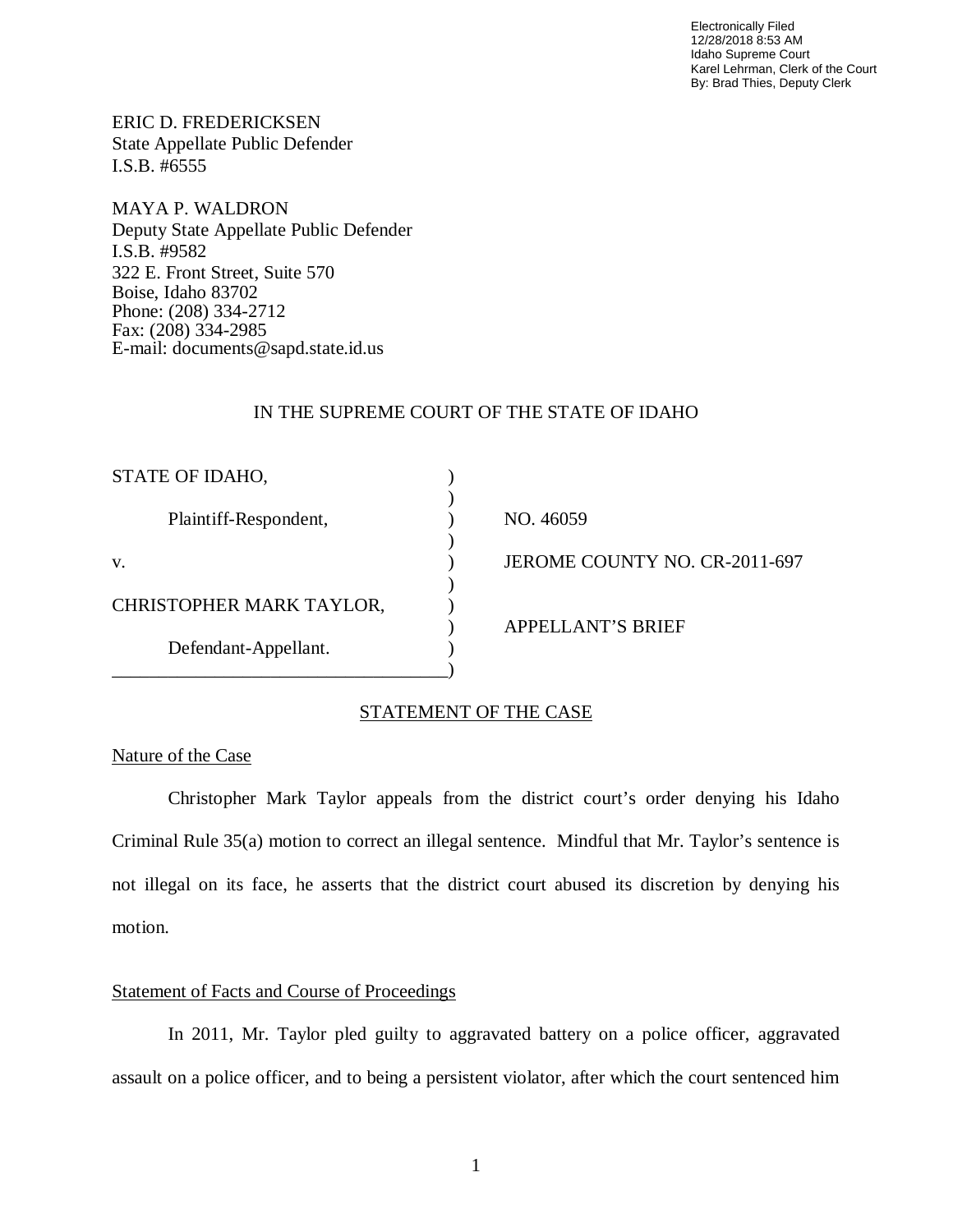to concurrent fixed life terms. (39844 R.,<sup>[1](#page-2-0)</sup> pp.248–554; *see also* I.C. § 19-2514 (providing that a defendant may be considered a persistent violator after his third felony conviction, and may be sentenced to life in prison)). The court later denied his Rule 35(b) motion for leniency. (39844 R., pp.298–301.) The Court of Appeals affirmed Mr. Taylor's sentence and the denial of his Rule 35(b) motion. (*See State v. Taylor*, No. 39844, 2013 Unpublished Opinion No. 610 (August 1, 2013).)

In May 2018, Mr. Taylor filed a handful of motions, including the following:

- A Rule 35(a) motion to correct an illegal sentence. (R., pp.22–26.) In that motion, Mr. Taylor explained that he did not know he had a right to refuse to participate in the PSI and that he believed the court would consider an MRI and neuropsychological evaluation at sentencing. (R., pp.23–25.) Thus, he argued that he was sentenced in violation of his Fifth, Sixth, and Fourteenth Amendment rights, and asked that he be resentenced after parts of his PSI are redacted and an MRI and neuropsychological evaluation are provided to the court. (R., pp.23–26.)
- A motion for a change of venue, which argued that he could not have a fair t, sentencing hearing in Jerome County. (R., pp.27–29.)
- A motion for appointment of counsel. (R., pp.31–34.)  $\blacksquare$
- A motion to redact his PSI to exclude all of the statements he made to the PSI ä, investigator. (R., pp.38–41.)
- A motion for a confidential neuropsychological examination. (R., pp.47–88.) ä,

<span id="page-2-0"></span><sup>&</sup>lt;sup>1</sup> Citations to "39844 R." refer to the record created in Mr. Taylor's earlier appeal, which this Court has augmented into the record in this appeal. (R., p.110.)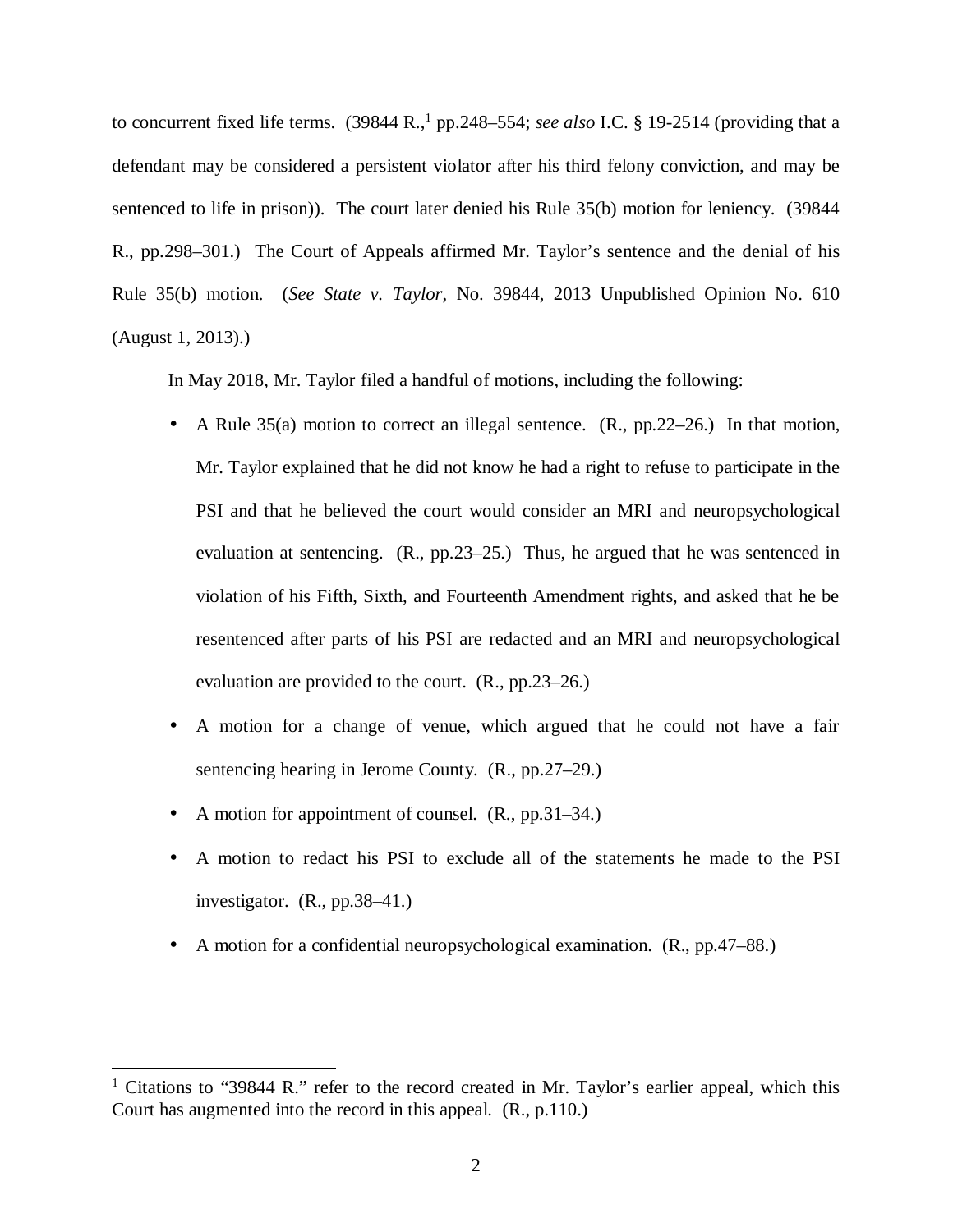The district court denied all of Mr. Taylor's motions. (R., pp.90–93.) As for the Rule 35(a) motion to correct an illegal sentence, the court explained that because Mr. Taylor did "not allege that the sentence was illegal on the face of the record, the motion is untimely and should be denied." (R., p.93.)

#### ISSUE

Did the district court err by denying Mr. Taylor's Rule 35(a) motion to correct an illegal sentence?

#### ARGUMENT

## The District Court Erred By Denying Mr. Taylor's Rule 35(A) Motion To Correct An Illegal Sentence

Idaho Criminal Rule 35(a) provides that "[t]he court may correct a sentence that is illegal from the face of the record at any time." "[T]he term 'illegal sentence' under Rule 35 is narrowly interpreted as a sentence that is illegal from the face of the record, i.e., does not involve significant questions of fact or require an evidentiary hearing." *State v. Clements*, 148 Idaho 82, 86 (2009). "As a general matter, it is a question of law as to whether a sentence is illegal or was imposed in an illegal fashion, and this Court exercises free review over questions of law." *State v. Schmierer*, 367 P.3d 163, 165 (2016).

As an initial matter, because a Rule 35(a) motion can be brought at any time, the court's conclusion that Mr. Taylor's motion was untimely is incorrect. *See* Rule 35(a); R., p.93. Further, mindful that Mr. Taylor did not argue that his sentence is illegal on the face of the record, *see* Rule 35(a), he asserts that his sentence is illegal because he was not informed that he could refuse to participate in the PSI investigation and because he believed that the court would consider an MRI and neuropsychological examination at sentencing. As a result, he contends